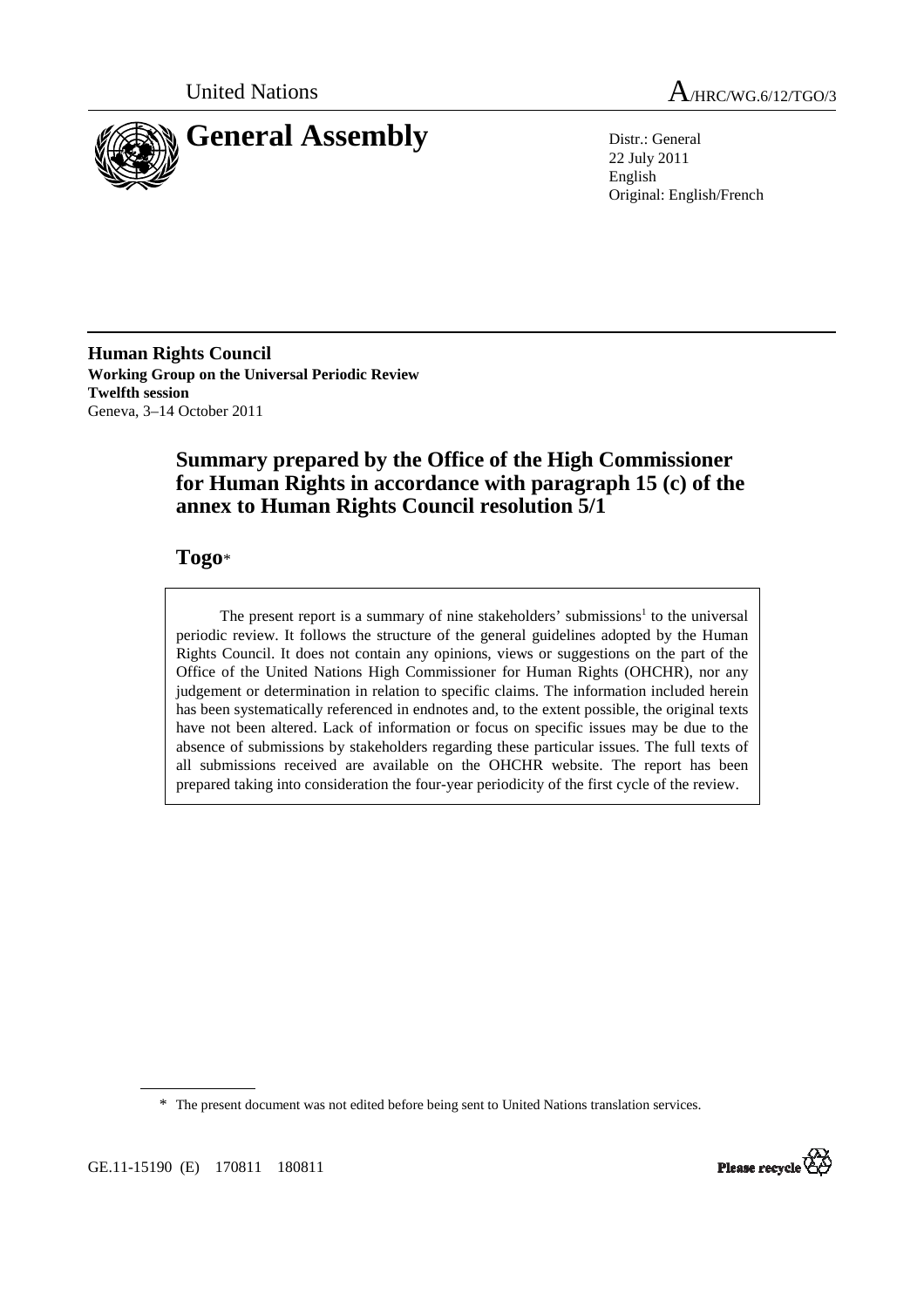## **I. Background and framework**

### **A. Scope of international obligations**

1. Joint submission 1(JS1) notes that Togo is party to a significant number of international instruments and that it ratified the Optional Protocol to the Convention against Torture and Other Cruel, Inhuman or Degrading Treatment or Punishment in July 2010.<sup>2</sup>

2. The Plateforme des Organisations de la Société Civile (Platform of Civil Society Organizations) (OSC) recommends that Togo ratify: the Rome Statute of the International Criminal Court; the International Convention for the Protection of all Persons from Enforced Disappearance; the International Convention on the Protection of the Rights of All Migrant Workers and Members of Their Families; the Optional Protocol to the Convention on the Elimination of All Forms of Discrimination against Women; and the Optional Protocol to the International Covenant on Economic, Social and Cultural Rights.<sup>3</sup>

3. OSC reports that the rights and duties established in the international human rights instruments ratified by Togo have been incorporated into the Constitution (art. 50). OSC adds that it is important to consolidate the existing legal instruments by ratifying other texts, bringing domestic legislation into line with the instruments ratified and ensuring that they are implemented effectively.<sup>4</sup>

### **B. Constitutional and legislative framework**

4. The Commission Nationale des Droits de l'Homme (National Human Rights Commission) (CNDH) notes the delays in the harmonization of texts and the revisions of the Criminal Code and of the Code of Criminal Procedure, as well as in the revision of the Individuals and Family Code, the application of certain provisions of which is a source of discrimination, particularly against women.<sup>5</sup>

### **C. Institutional and human rights infrastructure**

5. OSC reports that the existing institutional framework has been consolidated to ensure greater respect for human rights since the signing of the Global Political Accord in 2006. OSC mentions in particular the key ministries in charge of human rights and justice, as well as CNDH, whose statute and mandate were revised in 2005.<sup>6</sup> OSC also reports that the OHCHR office in Togo assists, amongst other institutions, the Truth, Justice and Reconciliation Commission, which was established by decree in February 2009.<sup>7</sup>

6. CNDH indicates that it is a member of the International Coordinating Committee of National Institutions for the Promotion and Protection of Human Rights (ICC) and is accredited with "A" status.<sup>8</sup>

7. CNDH refers to some obstacles impeding it from effectively carrying out its mission. It mentions a lack of collaboration and a tendency to fail to reply within a reasonable period on the part of the public administration, which hinders the investigation into petitions. Logistical shortcomings and a lack of funds and material resources are also mentioned.<sup>9</sup> CNDH recommends that Togo ensure that the public administration gives it full collaboration, in line with the provisions of its implementing act and that its grant be substantially increased. $10$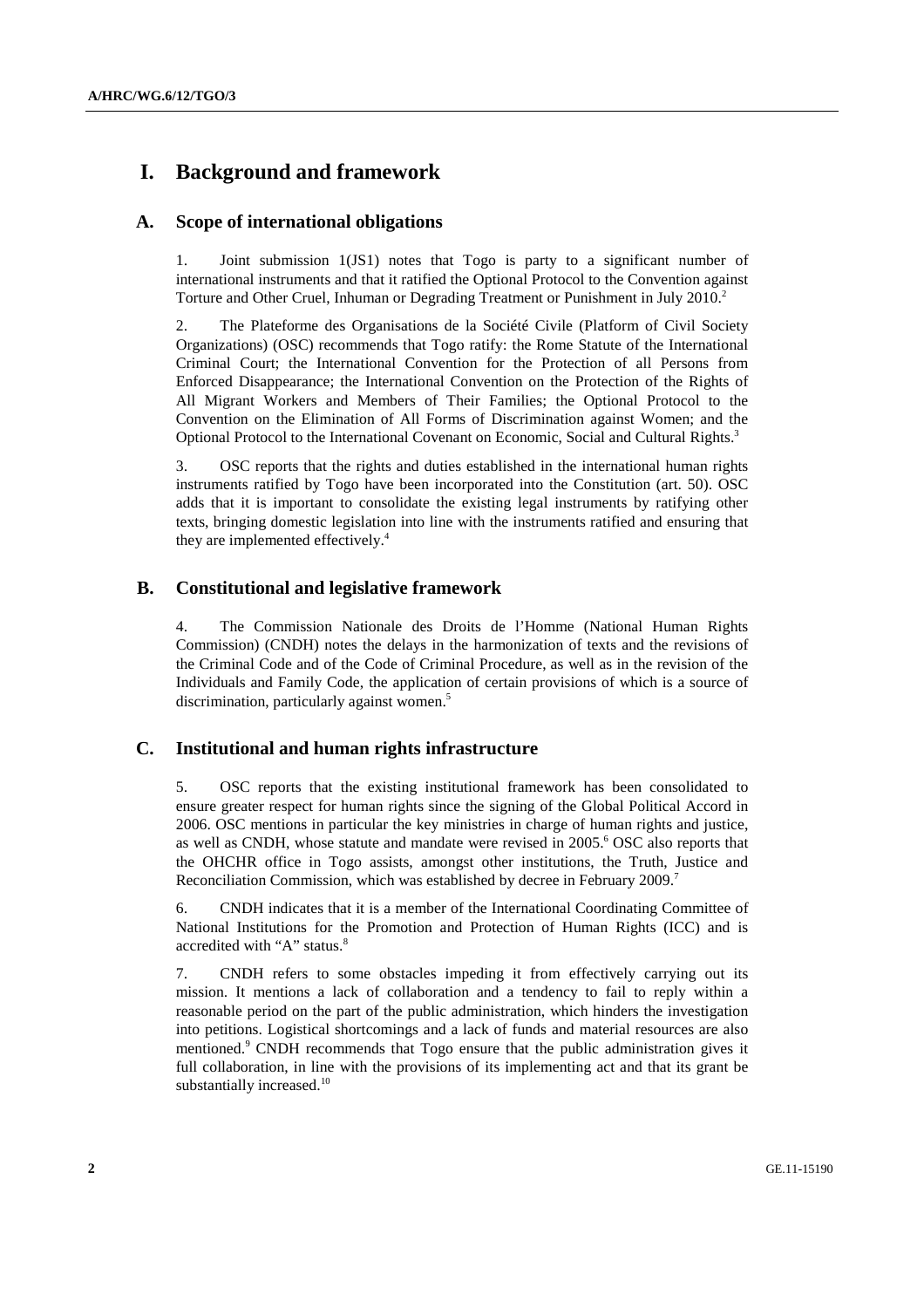8. JS1 notes that on 4 March 2011 the national monitoring committee for the Optional Protocol to the Convention against Torture approved a bill on the establishment of a detention centre observatory, which would serve as a national preventive mechanism.<sup>11</sup>

#### **D. Policy measures**

9. CNDH notes Government efforts in the area of promoting and protecting children's rights with the implementation of a legal framework conform to international standards.<sup>12</sup>

## **II. Promotion and protection of human rights on the ground**

#### **A. Cooperation with human rights mechanisms**

#### **Cooperation with the Office of the High Commissioner for Human Rights**

10. OSC reports that an OHCHR country office was set up in Togo in 2006.<sup>13</sup>

### **B. Implementation of international human rights obligations, taking into account applicable international humanitarian law**

#### **1. Equality and non-discrimination**

11. OSC reports that efforts have been made to improve the legal and institutional frameworks for the protection of women. However, Togolese legislation still contains discriminatory provisions against women. The National Assembly has delayed voting on the revised and approved Individuals and Family Code.<sup>14</sup> CNDH recommends that Togo adopt the law containing the new Individuals and Family Code.<sup>15</sup> OSC adds that the ministerial department in charge of such matters does not have sufficient financial resources.<sup>16</sup>

12. CNDH notes that despite the existence of a legal framework for the protection of persons with disabilities, affected individuals continue to face difficulties, particularly in terms of limited access to education, inaccessibility of most public buildings for persons with physical disabilities, and a lack of care facilities for persons with mental disabilities.<sup>17</sup> CNDH recommends that Togo facilitate access for persons with disabilities to education and employment.<sup>18</sup>

13. OSC reports that older persons are a vulnerable sector of society and that Government policy does not allow for their personal development.<sup>19</sup>

#### **2. Right to life, liberty and security of the person**

14. JS1 notes with satisfaction that Togo has adopted a law abolishing capital punishment, commuting all death sentences already pronounced to life imprisonment.<sup>20</sup>

15. OSC mentions an increase in lynching and that the media have shown images of the lynch victims who were described as criminals.<sup>21</sup> OSC also mentions that, on 22 June 2010, during the public demonstrations that followed increases in fuel prices, a security official killed one demonstrator and seriously injured another. $^{22}$ 

16. CNDH indicates that all acts of torture are strictly prohibited by the Constitution. There has been a significant decrease in the number of acts of torture in places of detention, particularly police and gendarmerie stations, thanks to the efforts of human rights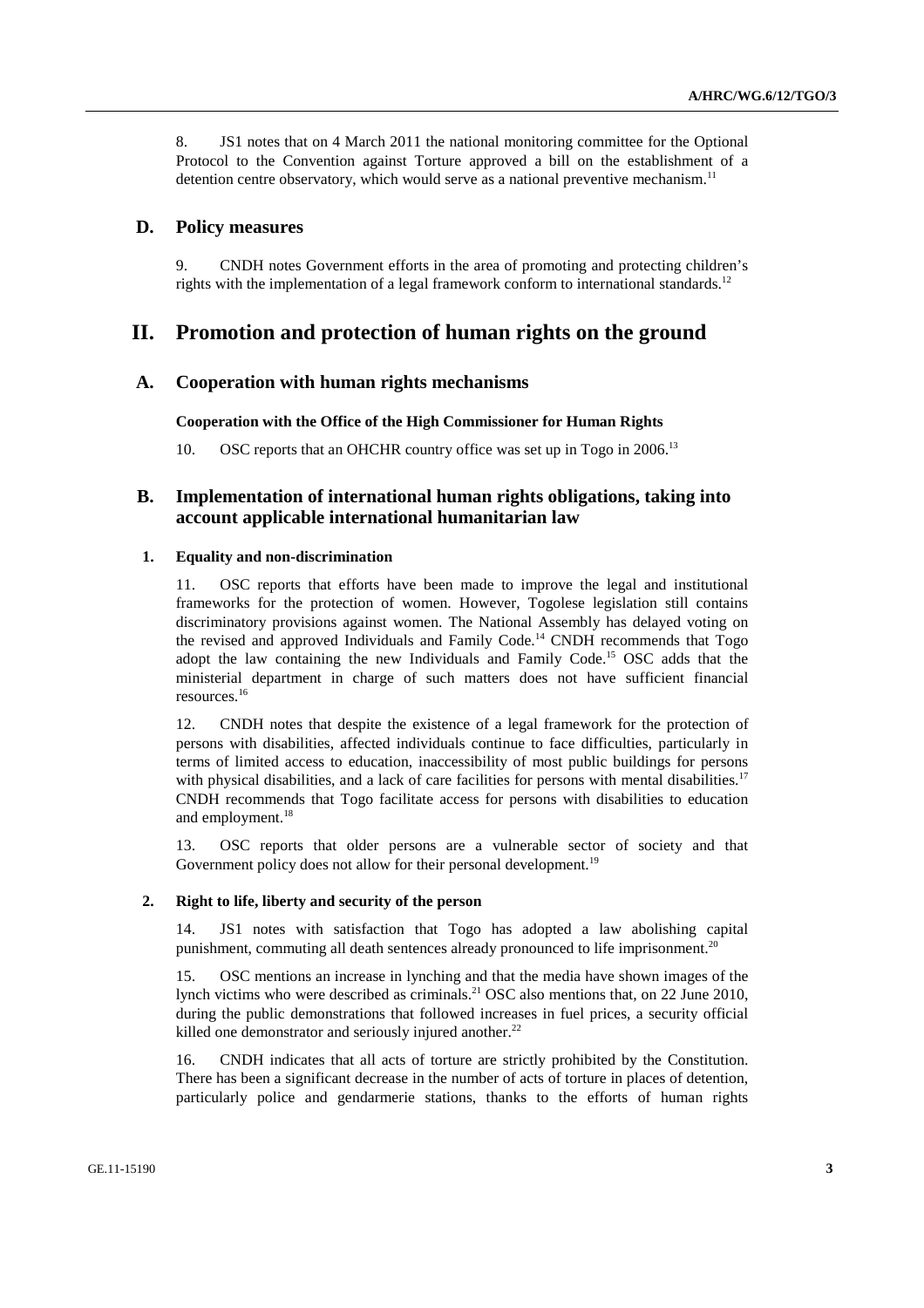organizations and training by the Ministries of Security and Defence. Inhuman and degrading treatment is nonetheless present in the prison system.<sup>23</sup>

17. While it welcomes the draft revision of the Criminal Code that will include a definition of torture and establish appropriate penalties, JS1 notes that the bill has been awaiting Government adoption for more than two years.<sup>24</sup> JS1 also notes that, owing to the lack of a definition of torture in Togo's legislation, no sentences have been handed down relating to acts of torture. Likewise, despite the frequency of acts of torture by police and gendarmerie officers, the acts are rarely penalized.<sup>25</sup> JS1 recommends that Togo urgently adopt the draft revision of the Criminal Code, including a definition of torture in line with article 1 of the Convention against Torture and penalties proportionate to the seriousness of the crime. $26$ 

18. JS1 recommends that Togo regularly conduct training for law enforcement personnel, including members of the police force and prison staff, so as to ensure that all have a thorough knowledge of the provisions of the Convention against Torture.<sup>27</sup>

19. CNDH reports that there have been imprisonments due to civil or commercial debt, especially within the framework of the National Commission for Bank Loan Recoveries.<sup>28</sup> CNDH recommends that Togo dissolve this Commission.<sup>29</sup>

20. CNDH reports that prison policy has been undergoing improvements with the Emergency Programme to Support the Prison Sector (PAUSEP). Despite the Programme's ambitious objectives and the changes it has already effected, living conditions and inmate treatment in prisons are still a cause of concern. CNDH mentions overcrowding in some prisons, which is caused by the large number of pretrial detainees; undernourishment of inmates; and unhygienic conditions affecting inmates' health.<sup>30</sup> JS1 reports similar observations.<sup>31</sup> JS1 also notes the glaring lack of training for prison guards in fundamental human rights concepts.<sup>32</sup>

21. OSC reports that detainees are not separated from those who were serving prison sentences, nor are those serving jail terms for minor offences separated from those serving time for criminal offences.<sup>33</sup> Both CNDH and JS1 do however, report that all prisons separate male and female prisoners.<sup>34</sup>

22. OSC reports that detention conditions, overcrowding, and the lack of rehabilitation centres prevent detainees from taking advantage of their right to rehabilitation. OSC notes however that the Government, with the support of the European Union, has undertaken the construction of new prisons for civilians and a rehabilitation centre for detainees after their release.<sup>35</sup>

23. CNDH recommends that Togo bring conditions of detention in line with the minimum requirements and that the country's partners continue their support to provide Togo with modern prisons and detention centres.<sup>36</sup>

24. JS1 reports that non-governmental organizations have had free access to detention centres and prisons for some time. However, certain places such as the National Intelligence Agency's detention centres for "special" detainees are inaccessible.<sup>37</sup> According to the OSC, detainees in those centres are also denied visits from family and lawyers despite the visiting permits issued regularly by the judges in charge of their cases.<sup>38</sup>

25. JS1 reports that most gendarmerie and police stations do not have temporary detention facilities that meet international standards.<sup>39</sup>

26. JS1 reports that domestic violence and conjugal rape are not offences under the Criminal Code.<sup>40</sup>

27. The International Catholic Child Bureau (ICCB) reports that in 2005 Togo adopted a law prohibiting child trafficking, a crime which is also covered under articles 410 et seq. of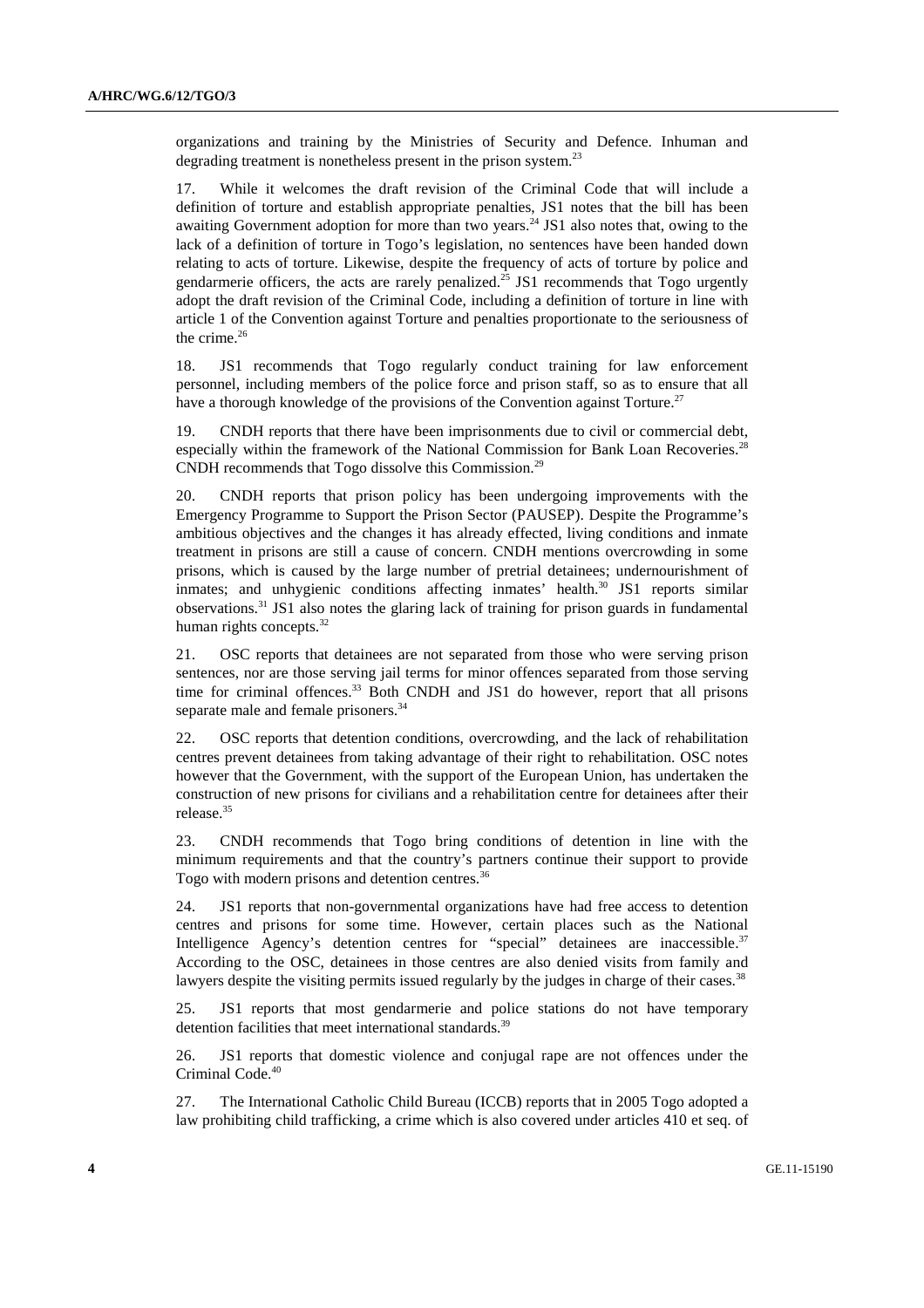the Children's Code. Trafficking is extensively defined to ensure that the offenders and their accomplices, including parents, do not go unpunished. ICCB reports that child trafficking nonetheless persists on the national as well as the international level. Togo is a country both of origin and of transit for the international trafficking of children. On the national level, trafficking mainly consists of confiage, and exploitation of children within the family. $41$ 

28. ICCB adds that Togo has implemented a data-collection system on child trafficking with the National Commission for the Care and Social Reintegration of Child Victims of Trafficking (CNARSEVT), but that it does not include the selling and kidnapping of children. CNARSEVT has regional and prefectoral branches but they are not always operational. Togo has also signed multilateral accords on cooperation in the fight against child trafficking with other countries from the subregion, but they are not always respected.<sup>42</sup>

29. ICCB recommends that Togo issue a decree on the organization and functioning of a national commission to combat the trafficking of children; that it change the name of the CNARSEVT to conform with Act 2005-009 and expand its powers; that it strengthen the system to protect children and prevent child trafficking and also ensure that subregional procedures are operational; and that it include information about the selling and kidnapping of children in its existing CNARSEVT data-collection system.<sup>43</sup>

30. ICCB reports that harmful traditional practices (placement of children in voodoo convents, female genital mutilation, scarification, tattooing, and sale of female children into servitude to pay off debts) still persist in Togo. Only female genital mutilation is a punishable offence under the Children's Code. ICCB recommends that Togo establish provisions making all harmful traditional practices criminal offences, put in place decentralized surveillance mechanisms and raise public awareness of the consequences of harmful traditional practices on the life and health of the child.<sup>44</sup>

31. ICCB states that Ministry of Labour Order No. 1464 of 12 November 2007 established a list of types of work prohibited to children and that most of the provisions in International Labour Organization Convention No. 182 have been integrated into domestic law.<sup>45</sup> ICCB notes, however, that the worst forms of child labour still persist, particularly in rural areas.<sup>46</sup> ICCB recommends that Togo publicize current legislation concerning the worst forms of child labour, fight to punish offenders who exploit children by effectively implementing the laws in force, and reorganize and work with the informal sector to ensure recognition of the need to protect children against the worst forms of labour.<sup>47</sup>

32. ICCB reports that the Children's Code goes further than the Criminal Code by prohibiting moral and physical violence towards children, including paedophilia. There is also a helpline to encourage people to report cases of abuse and ill-treatment in the Golfe prefecture.<sup>48</sup> ICCB notes that some of these acts are not effectively punished, that some proceedings are never settled, and that violence is not always reported.<sup>49</sup> The Istituto Internazionale Maria Ausiliatrice (IIMA) adds that girls are more vulnerable to violence.<sup>50</sup> IIMA also notes that children accused of sorcery suffer violence and recommends that Togo implement specific measures to eradicate the phenomenon.<sup>51</sup>

33. ICCB recommends that Togo harmonize all of the provisions relating to the protection of children against abuse and ill-treatment in Togolese legislation to conform with the Children's Code; fight against the impunity of offenders who abuse or ill-treat children by effectively applying the legislation in force; extend the "Allo III" helpline to cover the entire country; and put in place a mechanism to provide psychological and social support, rehabilitation and employment support for victims.<sup>52</sup>

34. The Global Initiative to End All Corporal Punishment of Children (GIEACPC) states that it has not been able to obtain official confirmation that the Children's Code is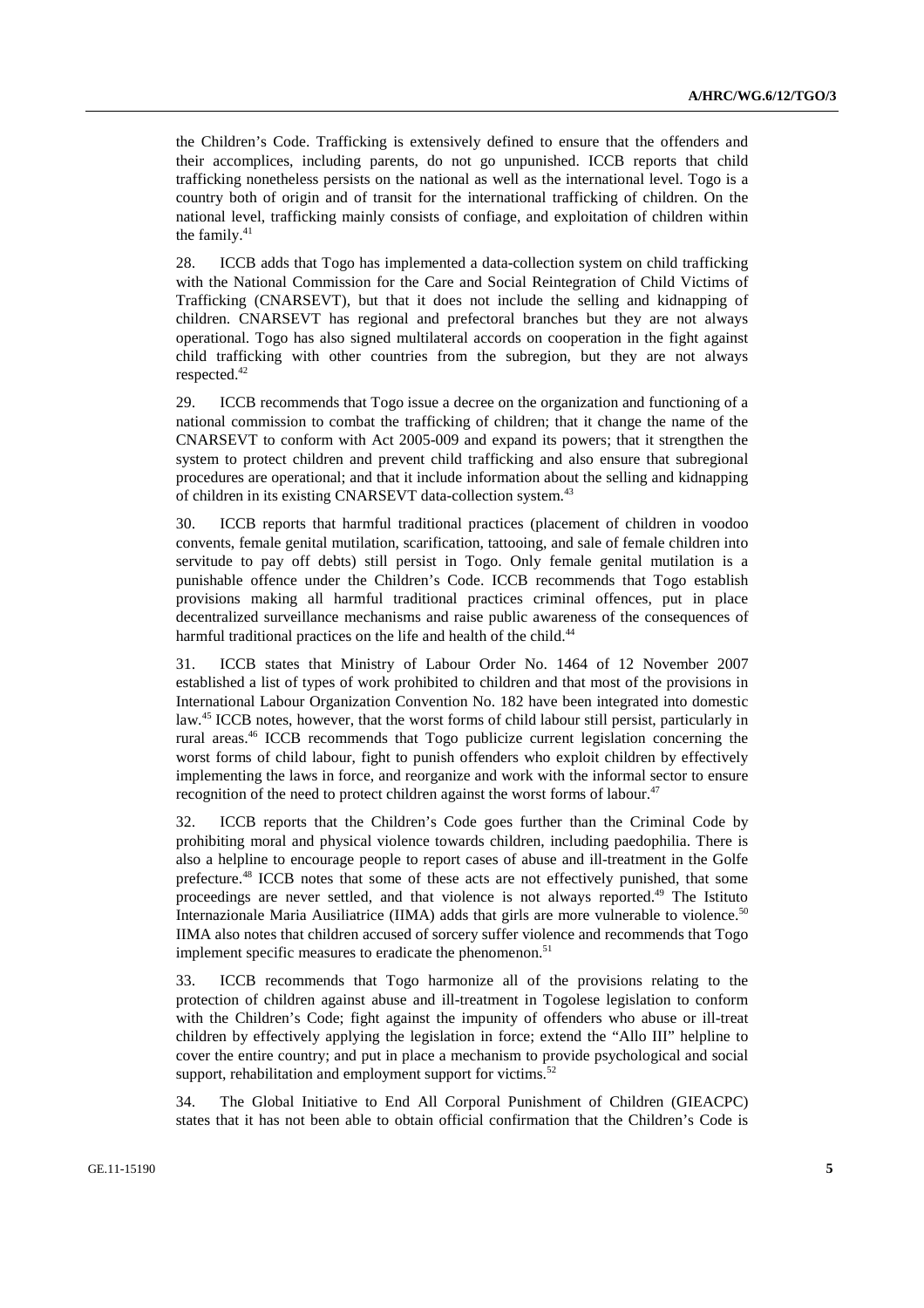interpreted as prohibiting *all* corporal punishment at home. However, corporal punishment is unlawful in all other settings, although still practised in schools, as confirmed by ICCB.<sup>53</sup>

#### **3. Administration of justice, including impunity, and the rule of law**

35. ICCB notes the various reform proposals relating to the administration of justice, such as the preliminary draft decree on the reorganization and functioning of the Juvenile Division, the preliminary draft document on legal aid, and the preliminary draft policy for the reintegration of detainees.<sup>54</sup> ICCB recommends that Togo enact the reform laws to consolidate the legal framework for juvenile justice without delay.<sup>55</sup> ICCB also recommends that Togo ensure the provision of training on the particularities of children's rights for those involved in the legal system.<sup>56</sup>

36. ICCB reports that the legal framework for juvenile justice is laid out in Act No. 2007-017 of 6 July 2007 which establishes the Children's Code, but that it is not effectively implemented. Lomé has the only youth court, and the judges appointed to youth cases under the jurisdiction of the Kara appeal court do not have any special training in juvenile justice.<sup>57</sup> ICCB recommends that Togo set up youth courts and juvenile divisions and appoint juvenile judges in conformance with article 317 of the Children's Code.<sup>58</sup>

37. ICCB notes that there is only one Juvenile Division in Togo (in Lomé), that it separates girls from boys and its occupancy rate is acceptable. However, the building is in disrepair and the Division depends on civil society for 80 per cent of the vocational training given to young inmates of an age to learn a trade because it does not receive a budget allocation from the Government.<sup>59</sup>

38. JS1 reports that articles 17 and 18 of the Constitution provide that "any person who has been arrested has the right to be informed immediately of the charges against him or her" and that an individual "is presumed innocent until proven guilty in a court of law". In practice, these rights are not respected.<sup>60</sup>

39. JS1 adds that the provisions of the Code of Criminal Procedure relating to police custody do not provide for the notification of rights or the presence of a lawyer, and that the medical examination of persons held is merely an option available only at their request or that of a member of their family, subject to the agreement of the prosecution authorities. No provision is made for the detained person to choose the doctor.<sup>61</sup> OSC notes that, despite the presumption of innocence, some media have been allowed to show images of handcuffed individuals and to broadcast declarations of guilt made by members of the judicial police force (OPJ) who arrested the individuals. $62$ 

40. JS1 notes that the assistance of a lawyer from the stage of the preliminary inquest remains a constitutional provision, the practical organization of which has never been laid down in the Code of Criminal Procedures or any other document.<sup>63</sup>

41. OSC adds that some cases have been delayed more than once due to a lack of interpreters and that defendants are rarely judged within a reasonable period of time.<sup>64</sup>

42. JS1 also notes that the legal time limits for police custody are frequently disregarded. Furthermore, access to justice is still expensive and the legal aid mechanisms have insufficient funds.<sup>65</sup>

43. OSC reports that impunity has been spreading over the past decades to reach alarming proportions. Perpetrators of violence and human rights violations committed since the beginning of the democratic process in Togo in 1990 have not been identified through independent and credible investigations or, in the cases where the perpetrators are known, they have never been held accountable. Some high-ranking security officials suspected of acts of torture continue to advance in the ranks. Furthermore, according to OSC, the authorities do not make any effort to ensure that victims' complaints to the courts are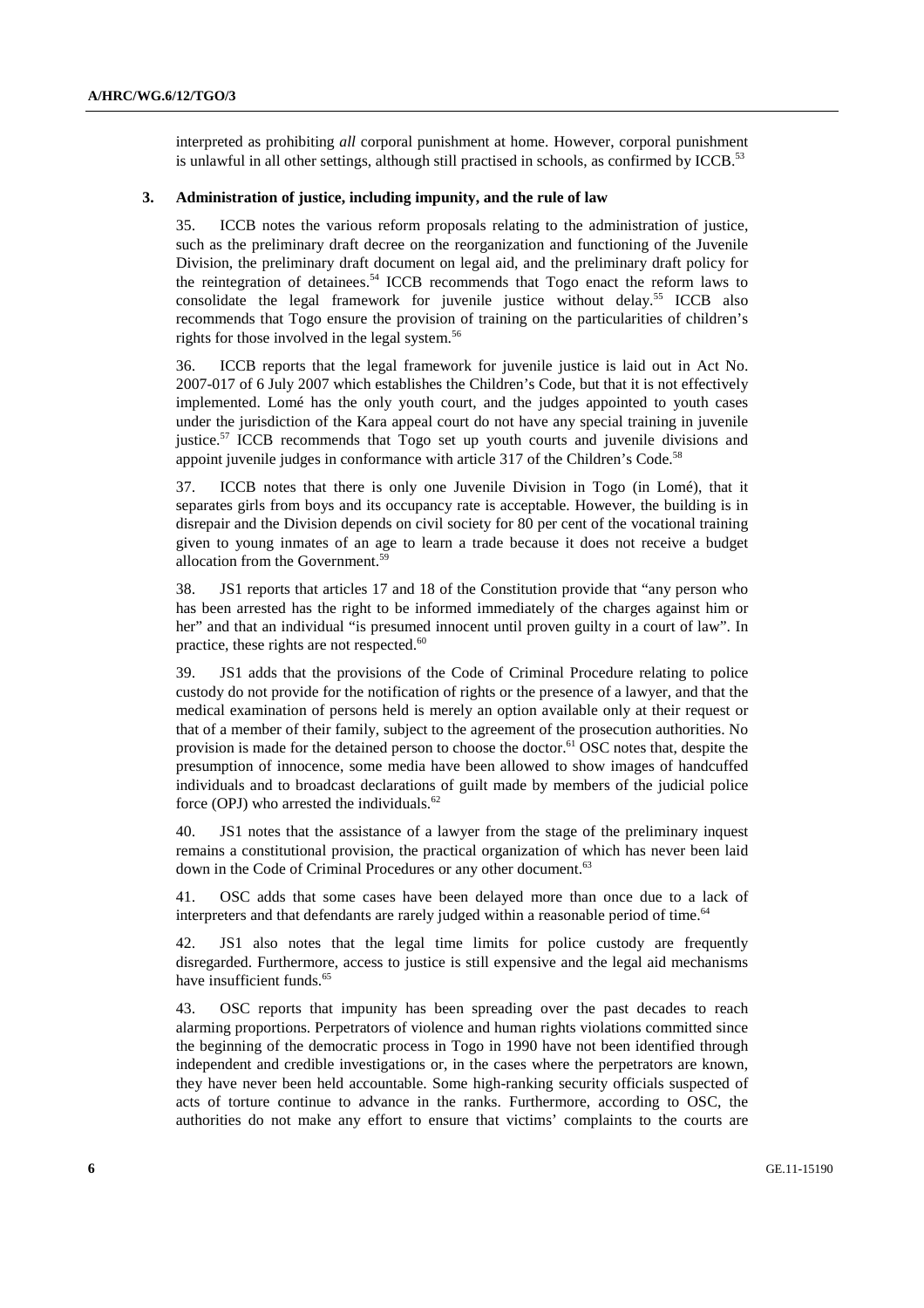investigated and the right to justice is respected.<sup>66</sup> OSC recommends that Togo investigate the complaints submitted by the victims of the 2005 political violence. $67$ 

44. OSC also notes that ordinary civilians occasionally used their connections with those in power to threaten other individuals or have them arrested; that prefects continue to threaten the population and prohibit demonstrations without any justification; and that heads of companies continue to commit economic crimes without being called to account.<sup>68</sup>

#### **4. Right to privacy, marriage, and family life**

45. CNDH reports that, despite Government and civil society organizations' efforts to raise public awareness of the issue, there is still a problem of low birth registration rates.<sup>69</sup> IIMA notes that this affects the right to education.<sup>70</sup>

46. CNDH deplores the continued adherence to certain social and cultural practices that result, inter alia, in women being denied inheritance rights.<sup>71</sup> OSC adds the issue of forced and early marriages.<sup>72</sup>

47. Joint Submission 2 (JS2) reports that article 88 of the Penal Code criminalizes and punishes impudent acts or crimes against nature with an individual of the same sex.<sup>73</sup> JS2 recommends that the Human Rights Council urges Togo to bring its legislation into conformity with its commitment to equality and non-discrimination, and its international human rights obligations, by repealing all provisions which may be applied to criminalize certain sexual activity between consenting adults.<sup>74</sup>

#### **5. Freedom of movement**

48. OSC notes that article 22 of the Constitution establishes the freedom of movement, but that this right has been violated at certain times by the confiscation of some individuals' passports.<sup>75</sup>

#### **6. Freedom of religion or belief, expression, association and peaceful assembly and right to participate in public and political life**

49. CNDH notes with satisfaction that, despite some attempts to curtail the freedom of the press, there is a degree of freedom of expression. It applauds the Government's efforts, particularly the decriminalization of offences against the press laws.<sup>76</sup>

50. Media Foundation for West Africa (MFWA) states that the High Authority for Audiovisual and Communication (HAAC) is the country's media regulatory body, while the Togolese Media Observatory (OTM) is the media self-regulatory body, established by the journalists themselves in 1999.<sup>77</sup>

51. OSC reports that despite the 1998 Press and Broadcasting Code Act, which establishes the freedom of press and decriminalizes offences against the press laws, privately-run media are constantly facing impediments to the free exercise of journalism. These difficulties include intimidation, threats, physical aggression, and series of complaints against journalists by the political and the administrative authorities and even by HAAC.<sup>78</sup> In this regard, MFWA notes that a law was adopted in 2009 which gave HAAC more powers than it had initially.<sup>79</sup> OSC cites several examples of complaints, threats, publication bans, and interference by the executive in court cases.<sup>80</sup> MFWA also lists examples of freedom of press violations such as attacks on journalists, arbitrary suspension and revocation of licences and criminal defamation suits.<sup>81</sup> MFWA recommends that Togo amend the Criminal Code, the Press Code and all other legislation which infringes on the freedom of the press and the freedom of expression by repealing criminal defamation; provide a legal framework for accessing information by passing an Access to Information Law; withdraw the repressive media regulatory law introduced in October 2009 which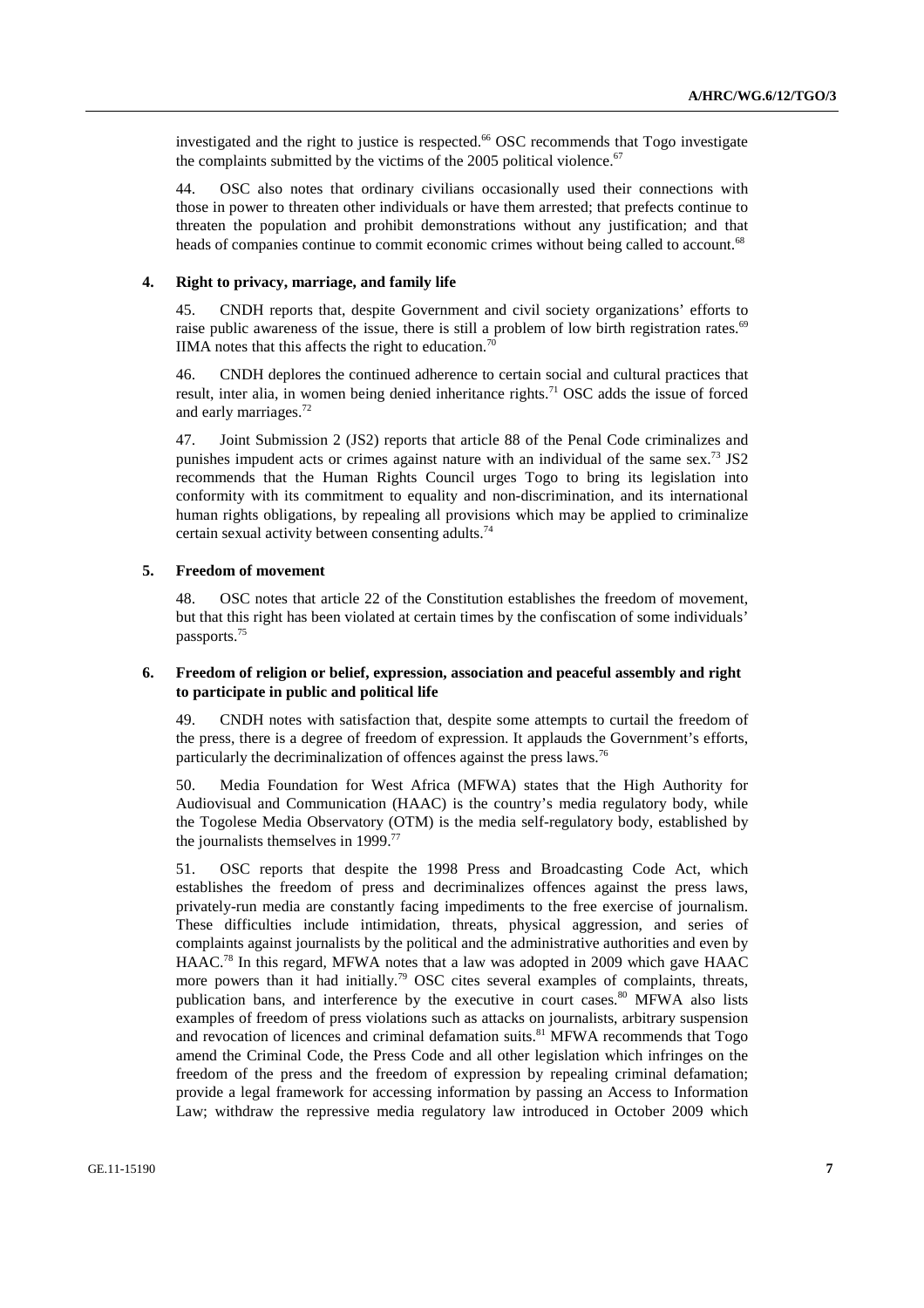amended Law 2004-021 of 15 December 15 2004 establishing "HAAC"; and guarantee the safety and protection of journalists and conduct independent investigation of any such attack.<sup>82</sup>

52. CNDH reports that freedom of association is guaranteed by the Togolese Constitution and that recognition of an association is subject to the system of prior declaration, which can create delays.<sup>83</sup> OSC adds that this legal system dates back to the colonial period and should be updated.<sup>84</sup>

53. CNDH states that the Constitution enshrines the principle of the freedom of assembly and public demonstration. In practice, however, the lack of a legal framework and the poor functioning of the administrative courts have made it difficult to verify the legality of some decisions to ban public demonstrations or public assemblies. This was the case of some public demonstrations by political opposition parties and civil society organizations.<sup>85</sup> OSC states that the prohibition also affects demonstrations that are not political.<sup>86</sup>

54. CNDH and OSC recommend that Togo define a legal framework for the exercise of the rights to freedom of assembly and public demonstration. They also recommend that Togo ensure the functioning of the administrative courts. $87$ 

55. OSC reports that the exercise of the right to participate in decisions on national policy has been evolving in fits and starts, with a number of shortcomings and failures. Issues of concern related to the demarcation of boundaries of electoral districts, the establishment of a reliable electoral roll, voting by Togolese living abroad and the collection and tallying of the ballots have frequently been reasons for contesting the final results.<sup>88</sup>

56. OSC adds that these shortcomings, in conjunction with the lack of independence of the institutions responsible for organizing the elections and settling electoral disputes, particularly the Independent National Electoral Commission and the Constitutional Court, inevitably falsified the election results and hence called into question the legitimacy of the elected officials. OSC further notes that the party in power ostentatiously used State funds during electoral periods, exceeding the budget limits established by law.<sup>89</sup>

57. CNDH deplores the underrepresentation of women in decision-making bodies and recommends that Togo produce a bill establishing a quota for the representation of women in such bodies.<sup>90</sup>

#### **7. Right to work and to just and favourable conditions of work**

58. OSC notes that the right to work is violated by, inter alia, abusive dismissals, nepotism (particularly in recruitment), high unemployment rates, very low wages, the lack of social security, corruption, and poor working conditions.<sup>91</sup>

59. CNDH reports that the private sector, including the industrial export-processing zone, helps to reduce unemployment. CNDH notes however, the violation of workplace rules by companies in the export-processing zone.<sup>92</sup> OSC reports that a new law is under consideration in Parliament.<sup>93</sup> CNDH recommends that Togo take the necessary measures to harmonize the legal framework for labour in the export-processing zone with current national legislation.<sup>94</sup>

#### **8. Right to social security and to an adequate standard of living**

60. IIMA notes with concern that 69 per cent of the Togolese population is living under the poverty line, with a very high poverty rate in rural areas.<sup>95</sup> OSC reports that approximately 82 per cent of persons with disabilities live under the poverty line.<sup>96</sup>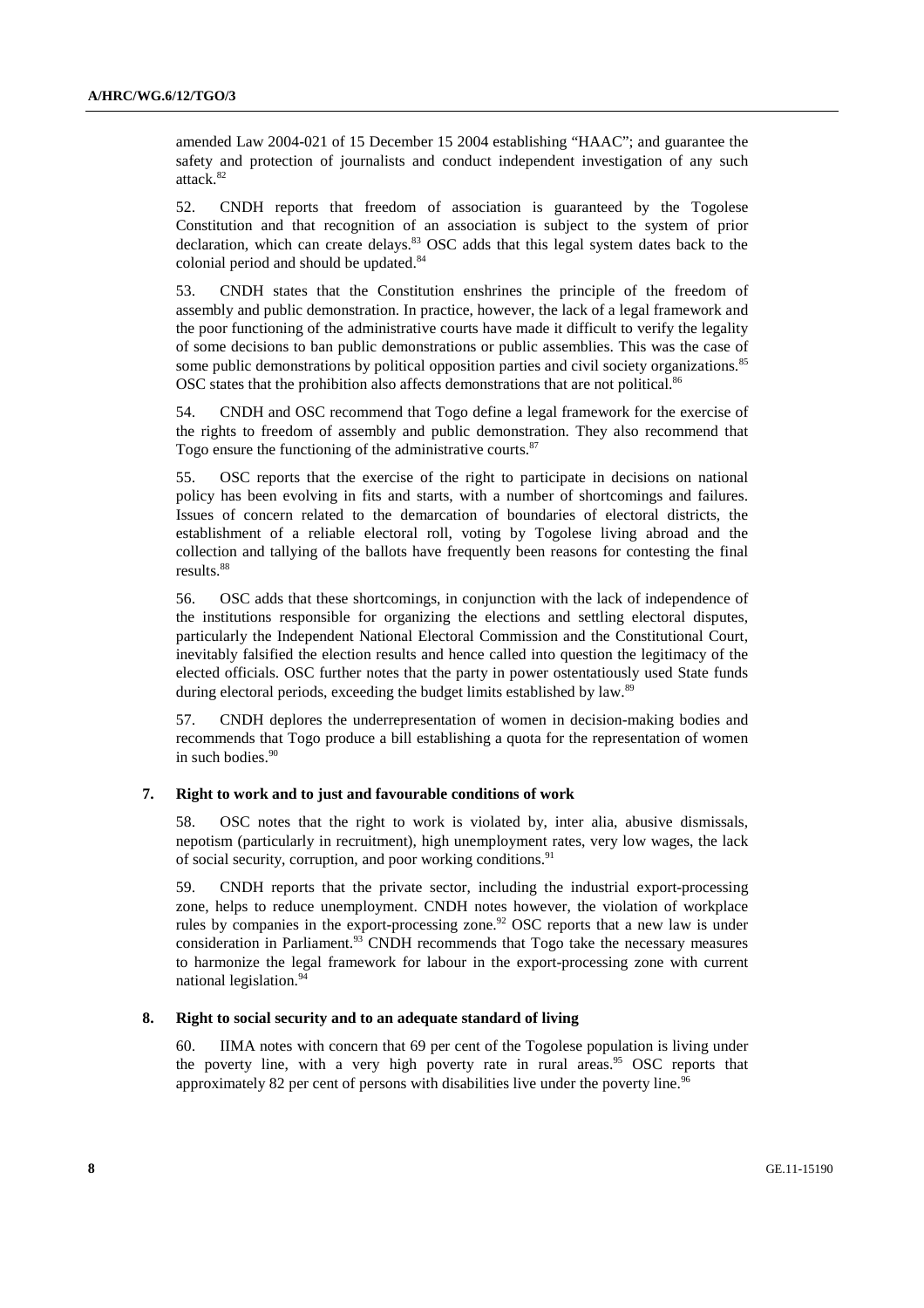61. OSC reports that access to food is a problem due to the low purchasing power of the population despite government efforts to make food products, particularly cereals, more accessible.<sup>97</sup>

62. OSC notes that the property sector is marked by the absence of regulation, which has resulted in unlawful expropriations of communal property, a lack of housing policies, high rents, uncontrolled occupation of Government-owned land, and property disputes.<sup>98</sup>

63. CNDH notes the Government's efforts with regard to health policies but also the shortage of equipment and of specialized physicians in hospitals (apart from the two university hospitals in Lomé), and that the majority of the population cannot afford adequate health care due to their low purchasing power. $99$  OSC recommends that Togo increase the budget allocation for children and women's health care.<sup>100</sup>

64. The Association Femme Plus Togo (AFPT) mentions Act No. 2005-012 on the protection of persons with regard to HIV/AIDS and draws attention to a number of its provisions that protect the rights of infected persons, particularly the provisions regarding discrimination and prevention.<sup>101</sup> AFPT adds, however, that no implementing decree has ever been passed for the act and it has never been invoked before a judge.<sup>102</sup> AFPT recommends that the courts apply the act and it be publicized in local languages.<sup>103</sup> AFPT notes the actions on the behalf of people infected with HIV/AIDS by associations and nongovernmental human rights organizations.<sup>104</sup> AFPT also recommends that Togo make funds available to the courts and judicial aides for legal assistance to women living with HIV.<sup>105</sup>

65. OSC reports that some Togolese companies regularly dump waste and garbage into their surrounding environment and that the Government does not take any measures to protect the local population.<sup>106</sup>

#### **9. Right to education and to participate in the cultural life of the community**

66. ICCB reports that the rights to education and to vocational training are enshrined in the Constitution and in the Children's Code. Education is mandatory for children of both sexes until the age of 15. ICCB also notes that the abolition of tuition fees for preschools and primary schools has resulted in an increased enrolment rate, which in turn has led to an increase in the education budget.<sup>107</sup> IIMA notes the adoption in 2009 of a sectoral policy declaration on education (DPSE) and in 2010 of a sectoral plan for education (PSE), which both set ambitious goals to be attained by 2020 in the field of education.<sup>108</sup>

67. ICCB notes that there are still many obstacles to attaining Millennium Development Goal 2 by 2015. They include very low levels of access to preschool education, high dropout rates, insufficiently adapted textbooks, lack of textbooks, poorly trained teachers, use of volunteers as teachers, insufficient Government monitoring and guidelines, limited school infrastructure, poor sanitary conditions, child exploitation, and the lack of school cafeterias.<sup>109</sup> IIMA reports similar findings.<sup>110</sup>

68. ICCB recommends that Togo increase the national education budget, implement the main recommendations of the national education policy adopted in 2008, ensure better monitoring and guidance for schools, undertake flexible and proactive practical measures and provide adequate funding to organize primary and secondary school education and ensure that it is free.<sup>111</sup>

69. IIMA also notes that sociocultural and economic factors result in discrimination against young girls in education.<sup>112</sup> IIMA recommends that Togo take the necessary measures to promote girls' emancipation in the collective mentality to give them the same opportunities as men in education, work and society. 113

70. OSC reports that children with disabilities have difficulty getting into school buildings and accessing work tools, and also reports that there are no appropriate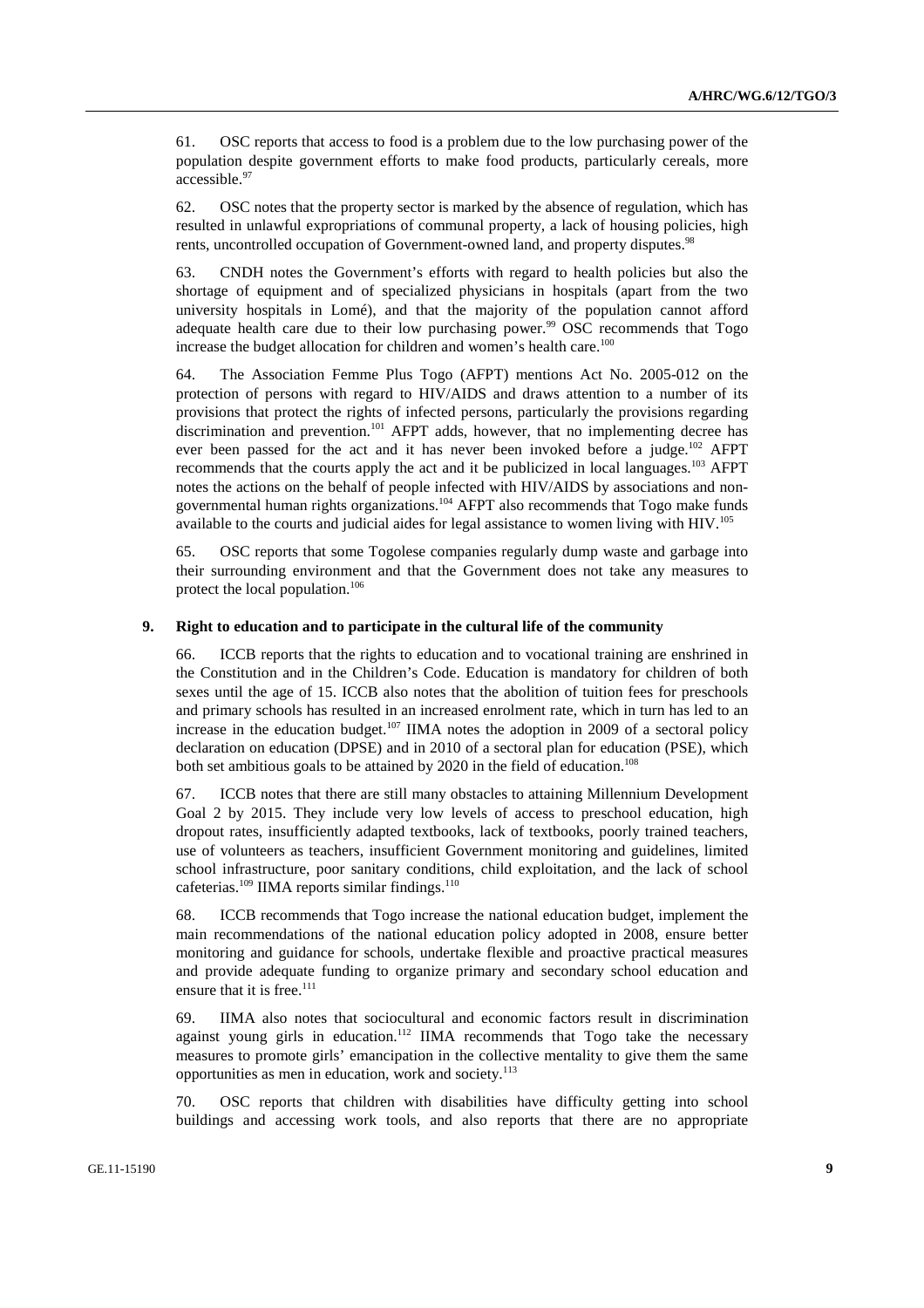educational facilities for students with hearing or visual impairments.<sup>114</sup> IIMA reports similar findings, adding that some beliefs made parents reluctant to send their disabled children to school. $^{115}$ 

## **III. Achievements, best practices, challenges, and constraints**

 $N/A$ 

## **IV. Key national priorities, initiatives, and commitments**

N/A

# **V. Capacity-building and technical assistance**

N/A

#### *Notes*

|        |                                                                                                                                                        | The stakeholders listed below have contributed information for this summary; the full texts of all<br>original submissions are available at: www.ohchr.org. (One asterisk denotes a non-governmental |  |
|--------|--------------------------------------------------------------------------------------------------------------------------------------------------------|------------------------------------------------------------------------------------------------------------------------------------------------------------------------------------------------------|--|
|        | organization in consultative status with the Economic and Social Council. Two asterisks denote a<br>national human rights institution with "A" status) |                                                                                                                                                                                                      |  |
|        | Civil society                                                                                                                                          |                                                                                                                                                                                                      |  |
|        | <b>AFPT</b>                                                                                                                                            | Association Femme Plus Togo, Lomé, Togo;                                                                                                                                                             |  |
|        | <b>ICCB</b>                                                                                                                                            | International Catholic Child Bureau, Geneva, Switzerland;                                                                                                                                            |  |
|        | <b>GIEACPC</b>                                                                                                                                         | Global Initiative to End All Corporal Punishment of Children, London, United                                                                                                                         |  |
|        |                                                                                                                                                        | Kingdom of Great Britain and Northern Ireland;                                                                                                                                                       |  |
|        | <b>IIMA</b>                                                                                                                                            | Istituto Internazionale Maria Ausiliatrice, Veyrier, Switzerland*;                                                                                                                                   |  |
|        | JS <sub>1</sub>                                                                                                                                        | Joint Submission 1 presented by: International Federation of Action by Christians for                                                                                                                |  |
|        |                                                                                                                                                        | the Abolition of Torture*, Paris, France; Action by Christians for the Abolition of                                                                                                                  |  |
|        |                                                                                                                                                        | Torture-Togo, Lomé, Togo;                                                                                                                                                                            |  |
|        | JS <sub>2</sub>                                                                                                                                        | Joint Submission 2 presented by: ARC International, London, United Kingdom of                                                                                                                        |  |
|        |                                                                                                                                                        | Great Britain and Northern Ireland; International Lesbian, Gay, Bisexual, Trans and                                                                                                                  |  |
|        |                                                                                                                                                        | Intersex Association (ILGA) and ILGA-Europe*, Brussels, Belgium;                                                                                                                                     |  |
|        | <b>MFWA</b>                                                                                                                                            | Media Foundation for West Africa, Accra, Ghana;                                                                                                                                                      |  |
|        | <b>OSC</b>                                                                                                                                             | Civil society organisations platform, Lomé, Togo.                                                                                                                                                    |  |
|        | National human rights institution                                                                                                                      |                                                                                                                                                                                                      |  |
|        | <b>CNDH</b>                                                                                                                                            | National Human Rights Commission, Lomé, Togo**.                                                                                                                                                      |  |
|        | $2$ JS1 p.1; see also IIMA, para. 1.                                                                                                                   |                                                                                                                                                                                                      |  |
| 4      | $3$ OSC, p. 12.                                                                                                                                        |                                                                                                                                                                                                      |  |
|        | OSC, para. 3.                                                                                                                                          |                                                                                                                                                                                                      |  |
| 5<br>6 | CNDH, para. 5.                                                                                                                                         |                                                                                                                                                                                                      |  |
|        | OSC, para. 4.                                                                                                                                          |                                                                                                                                                                                                      |  |
|        | $7$ OSC, para. 4.                                                                                                                                      |                                                                                                                                                                                                      |  |
|        | <sup>8</sup> CNDH, para. 1.<br>9                                                                                                                       |                                                                                                                                                                                                      |  |
|        | CNDH, paras. 34-45.<br>10                                                                                                                              |                                                                                                                                                                                                      |  |
| 11     | CNDH, para. 41.<br>JS1, p. 3.                                                                                                                          |                                                                                                                                                                                                      |  |
|        | $12$ CNDH, para. 28.                                                                                                                                   |                                                                                                                                                                                                      |  |
| 13     | OSC, para. 4.                                                                                                                                          |                                                                                                                                                                                                      |  |
| 14     | OSC, para. 28.                                                                                                                                         |                                                                                                                                                                                                      |  |
|        |                                                                                                                                                        |                                                                                                                                                                                                      |  |

 $15$  CNDH, para. 40.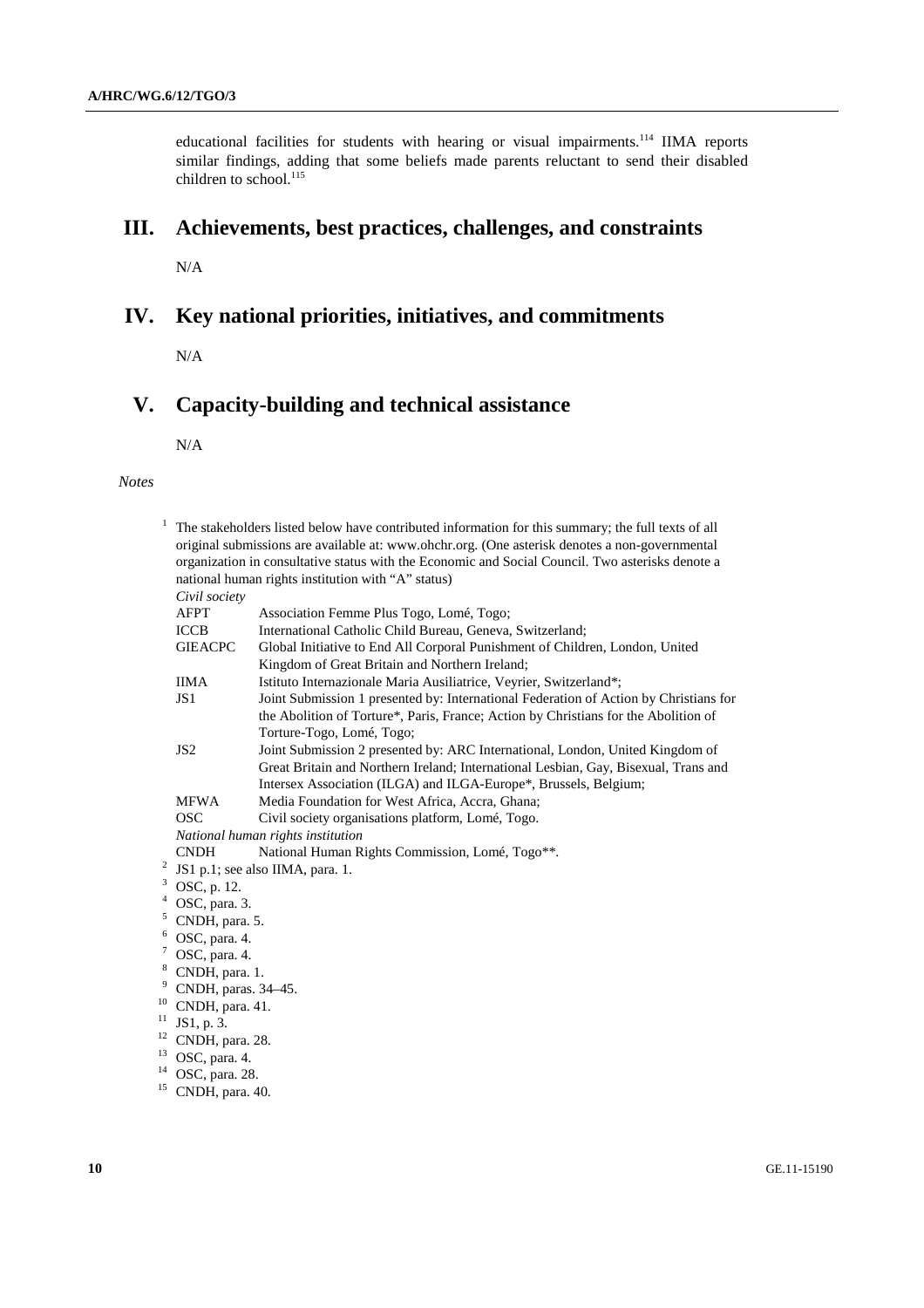- OSC, para. 28.
- CNDH, para. 33.; see also OSC, para. 30.
- CNDH, para. 40.
- OSC, para. 31.
- $^{20}$  JS1, p. 1; see also OSC, para. 5.
- $21 \overline{OSC}$ , para. 5.
- OSC, para. 5.
- CNDH, paras. 14–15.
- JS1, p. 2.
- <sup>25</sup> JS1, p. 2; see also OSC, para. 7.
- JS1, p. 4.
- JS1, p. 4.
- <sup>28</sup> CNDH, para. 17.
- CNDH, para. 37.
- CNDH, paras. 7–12; see also OSC, para. 6.
- JS1, pp. 2–3.
- JS1, p. 3.
- OSC, para. 6.
- CNDH, para. 13; JS1, p. 3.
- OSC, para. 32.
- CNDH, para. 36; see also OSC, p. 12.
- JS1, p. 3.
- OSC, para. 17.
- JS1, p. 3.
- $^{40}$  JS1, p. 2; see also OSC, para. 28.
- <sup>41</sup> ICCB, p. 5; see also OSC, para. 29.
- ICCB, p. 5.
- $^{43}$  ICCB, p. 5.
- $^{44}$  ICCB, p. 6; see also JS1, p. 2.
- ICCB, p. 2.
- $^{46}$  ICCB, p. 2; see also IIMA, para. 25.
- ICCB, p. 3.
- $^{48}$  ICCB, p. 5; see also IIMA, para. 25.
- $^{49}$  ICCB, p. 5; see also IIMA, paras. 23–24.
- IIMA, para. 26.
- IIMA, paras. 27 and 29 (c).
- ICCB, p. 6; see also IIMA para. 29 (a) (b).
- GIEACPC, p. 2; ICCB, p. 4.
- ICCB, p. 1.
- ICCB, p. 2; see also CNDH, para. 40.
- ICCB, p. 2; see also CNDH, para. 40.
- ICCB, p. 1; see also CNDH, para. 29; OSC, para. 29
- ICCB, p. 2.
- ICCB, p. 1.
- JS1, p. 4; see also OSC, para. 16.
- JS1, p. 4.
- OSC, para. 16.
- JS1, p. 4; see also OSC, para. 17.
- OSC, para. 17.
- JS1, p. 4; see also OSC, para. 6.
- OSC, para. 18.
- OSC, p. 12.
- OSC, para. 19.
- 
- CNDH, para. 30.
- IIMA, para. 8.
- CNDH, para. 32.